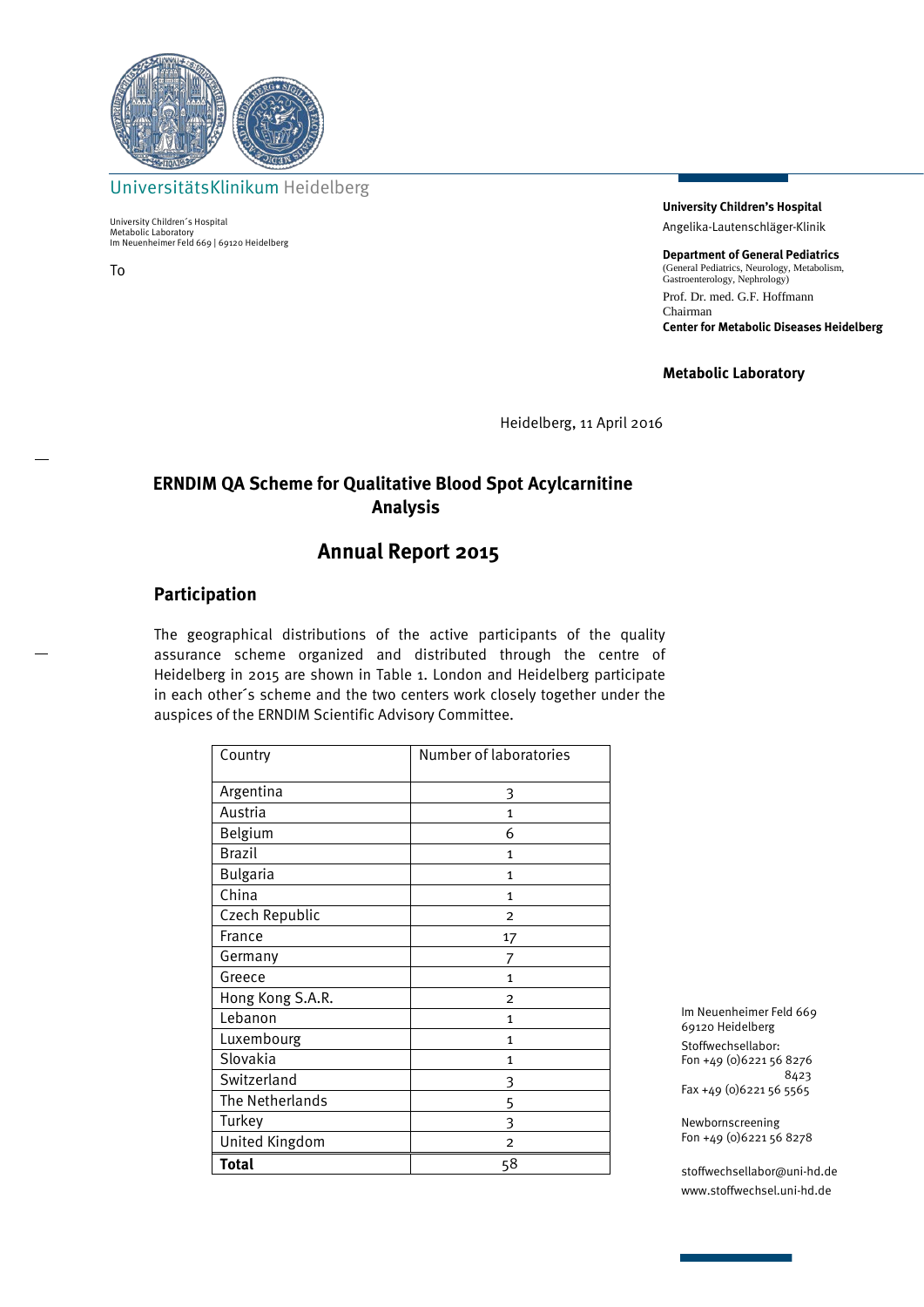## **Samples and results**

Two sets of three blood spot samples (total 6; sample number 2015.01, 2015.02, 2015.03, 2015.04, 2015.05 and 2015.06) were distributed to **58 laboratories**.

Three participants did not answer to any of the two circulations. Four laboratories returned results only for one circulation.

|                    | Table 2: Receipt of results |              |       |  |
|--------------------|-----------------------------|--------------|-------|--|
| <b>Circulation</b> | In time returns             | Late returns | Total |  |
| 1. circulation     | 52                          |              | 53    |  |
| 2. circulation     |                             |              | 53    |  |

#### **Shipment of the samples**

Blood spot samples prepared on Whatman 903™ specimen collection paper were shipped on 17 September 2015 and on 18 December 2015.

| Table 3: Distribution of scores for individual samples (laboratories making returns) |                                                                |    |                |                |   |   |
|--------------------------------------------------------------------------------------|----------------------------------------------------------------|----|----------------|----------------|---|---|
|                                                                                      |                                                                | 4  | 3              | 2              | 1 | 0 |
| Sample 2015.01                                                                       | Glutaric aciduria type I                                       | 52 |                |                |   |   |
| Sample 2015.02                                                                       | Propionic acidaemia                                            | 53 | 1              |                |   |   |
| Sample 2015.03                                                                       | Normal profile                                                 | 50 | $\overline{2}$ | 1              |   |   |
| Sample 2015.04                                                                       | 3-hydroxy-3-methylglutaryl-CoA lyase<br>deficiency             | 47 | 3              | $\overline{2}$ |   |   |
| Sample 2015.05                                                                       | methylmalonic acidaemia                                        | 45 | 8              |                |   |   |
| Sample 2015.06                                                                       | long-chain hydroxyacyl-CoA<br>dehydrogenase (LCHAD) deficiency | 49 |                |                | 2 | 2 |

## **Comments on performance**

#### **Sample 2015.01:**

**Patient details:** 2-year old girl presented with dystonia and movement disorders **Known diagnosis:** glutaric aciduria type I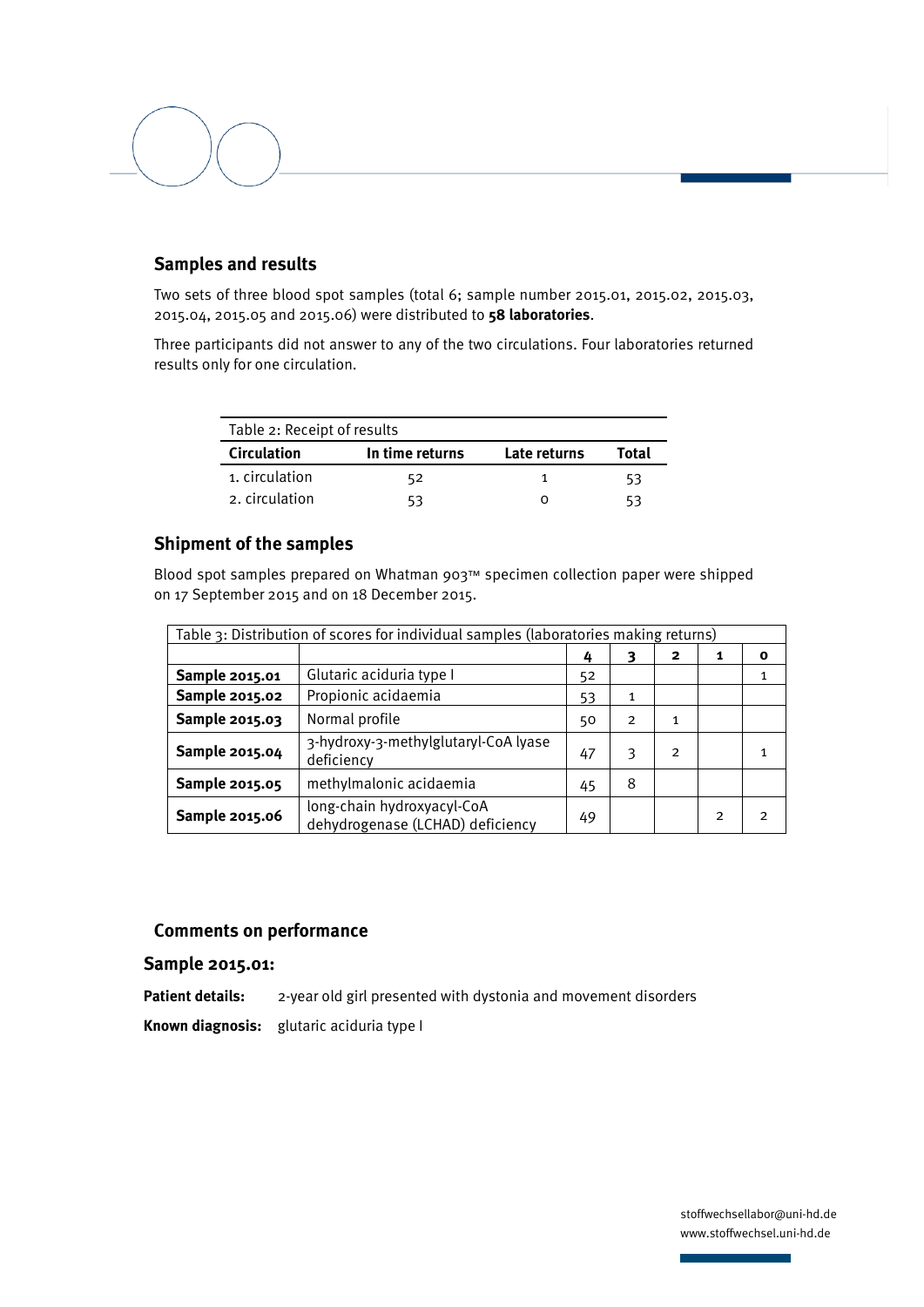| <b>Analytical details</b>                        | C5DC was clearly elevated. The median of all reported values                         |  |  |
|--------------------------------------------------|--------------------------------------------------------------------------------------|--|--|
|                                                  | was 0.6 µmol/L with an upper reference limit of 0.15 µmol/l (median)                 |  |  |
|                                                  | Increased ratios C5DC/C8, C5DC/C16 and Co/(C18+C16) were also detectable             |  |  |
| <b>Analytical Performance:</b>                   | 98%. Two points was given for the identification of elevated                         |  |  |
| C5DC or (C5DC+C6OH)                              |                                                                                      |  |  |
| <b>Diagnostic Performance:</b>                   | 98%.                                                                                 |  |  |
| <b>Overall impression:</b>                       | The majority of the participants clearly diagnosed glutaric                          |  |  |
| aciduria type I                                  |                                                                                      |  |  |
| <b>Critical error:</b>                           | A critical error was defined if detection of increased amounts of                    |  |  |
| C5DC was missed and a normal diagnosis was given |                                                                                      |  |  |
|                                                  |                                                                                      |  |  |
| Sample 2015.02:                                  |                                                                                      |  |  |
| <b>Patient details:</b>                          | 5-year old boy with developmental delay and metabolic                                |  |  |
| acidosis                                         |                                                                                      |  |  |
| Known diagnosis:                                 | propionic acidemia                                                                   |  |  |
| <b>Analytical details</b>                        | C3 and the ratio C3/C2 was clearly elevated. The median of all                       |  |  |
|                                                  | reported values was 22.2 µmol/L with an upper reference limit of 2.7 µmol/l (median) |  |  |
| <b>Analytical Performance:</b>                   | 100%                                                                                 |  |  |
| <b>Diagnostic Performance:</b>                   | 100%. Full points was given for the diagnosis of either                              |  |  |
| propionic acidaemia or methylmalonic acidaemia   |                                                                                      |  |  |
| <b>Overall impression:</b>                       | Very good analytical and diagnostic performance.                                     |  |  |
|                                                  |                                                                                      |  |  |
| Sample 2015.03:                                  |                                                                                      |  |  |
|                                                  |                                                                                      |  |  |

| <b>Patient details:</b>                                                                    | 18-year old female with myopathy                              |  |  |
|--------------------------------------------------------------------------------------------|---------------------------------------------------------------|--|--|
| Known diagnosis:                                                                           | normal profile                                                |  |  |
| <b>Analytical details</b>                                                                  | free carnitine in the lower reference range, otherwise normal |  |  |
| 87%. Two points were deducted for the diagnosis of VLCAD<br><b>Diagnostic Performance:</b> |                                                               |  |  |
| with advice for costly further examinations                                                |                                                               |  |  |

# **Sample 2015.04:**

| Patient details: | 18-month-old boy presented with fever and acute hypoglycemia |                  |
|------------------|--------------------------------------------------------------|------------------|
| Known diagnosis: | 3-hydroxy-3-methylglutaryl-CoA lyase deficiency              | stoffwechsellabo |

or@uni-hd.de www.stoffwechsel.uni-hd.de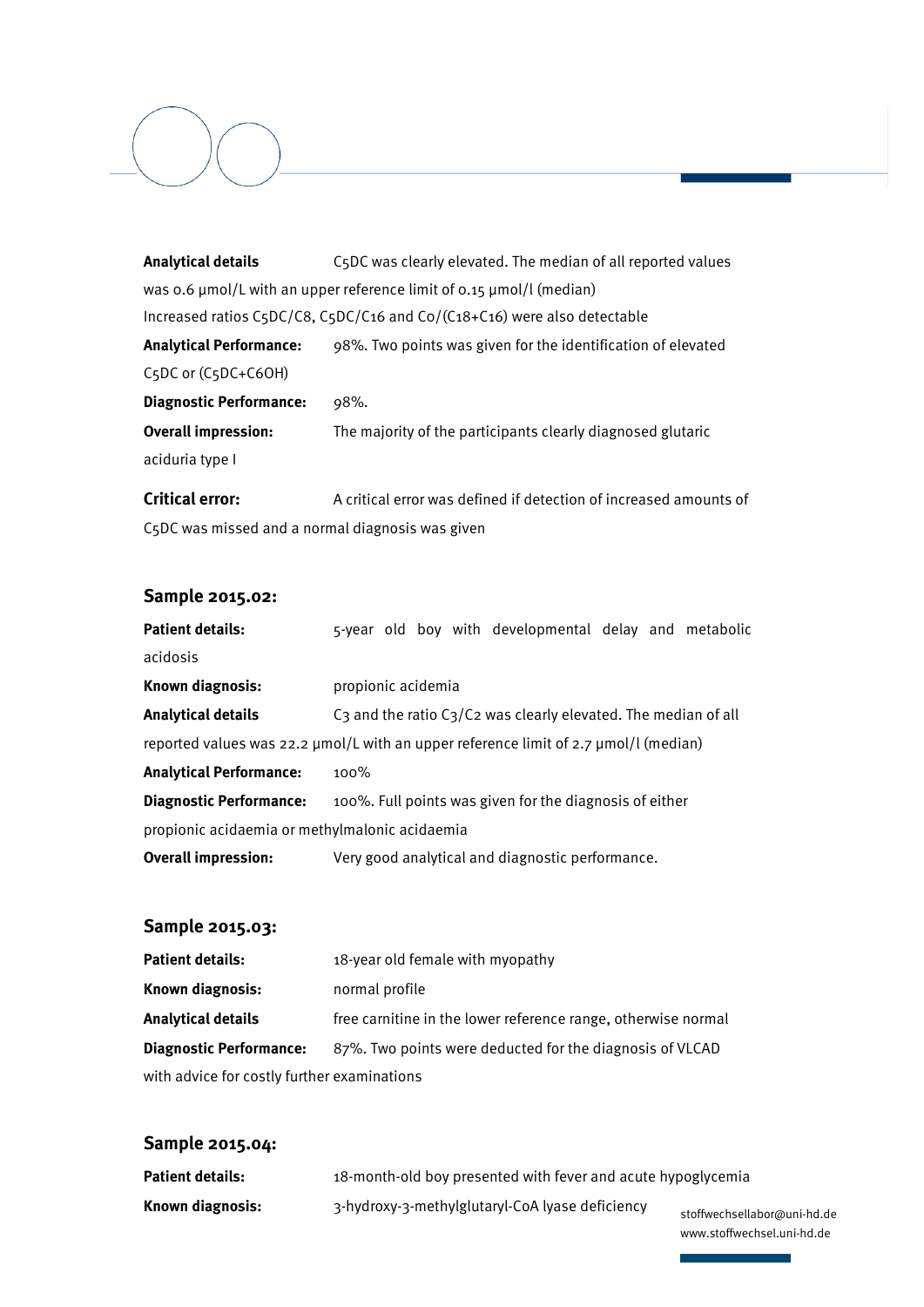**Analytical details** Clearly elevated amounts of C5OH and C6DC. The median of all reported values for C5OH was 3.2 µmol/L with an upper reference limit of 0.48 µmol/l (median)

For C6DC the corresponding medians were 0.3 µmol/l and 0.09 µmol/l

**Analytical Performance:** 85% for C5OH and 57% for C6DC. Two points was given for the identification of elevated C5DC or (C5DC+C6OH) and C6DC

**Diagnostic Performance:** 91%. Full marks were awarded if 3-hydroxy-3-methylglutaryl-CoA lyase deficiency was given either as most likely diagnosis or as a secondary choice

**Critical error:** A critical error was defined if the relevant metabolites were not detected resulting in a normal diagnosis

#### **Sample 2015.05:**

**Patient details:** 16-year-old female with history of metabolic crises in childhood. Acute admission with recurrent vomiting and increase of serum creatinine

| Known diagnosis:               | methylmalonic acidaemia                                      |  |  |
|--------------------------------|--------------------------------------------------------------|--|--|
| <b>Analytical details</b>      | $C_3$ , $C_4DC$ and the ratio $C_3/C_2$ was clearly elevated |  |  |
| <b>Analytical Performance:</b> | 100% for C3-carnitine but only 64% for C4DC                  |  |  |

#### **Diagnostic Performance:** 81%

This sample was collected from a patient with methylmalonyl-CoA mutase deficiency (mut 0 type) who suffers from pre-terminal renal insufficiency. The patient is under carnitine supplementation. Beside increased propionyl-carnitine (C3), methylmalonyl-carnitine (C4DC) is clearly elevated in this sample. We determined in our laboratory  $2.85 \mu m o l/l$ (upper reference value 1.0 µmol/l) which is close to the median of all reported concentrations ( $2.26 \mu$ mol/l). This finding together with the age of the patient clearly points to methylmalonic aciduria rather than propionic aciduria. This was reflected by our scoring which was intended to award those who primarily diagnosed methylmalonic aciduria. One point was deducted for propionic aciduria as the most likely diagnosis.

#### **Sample 2015.06:**

abnormalities

**Patient details:** 21-year-old male with sensorimotor polyneuropathy and retinal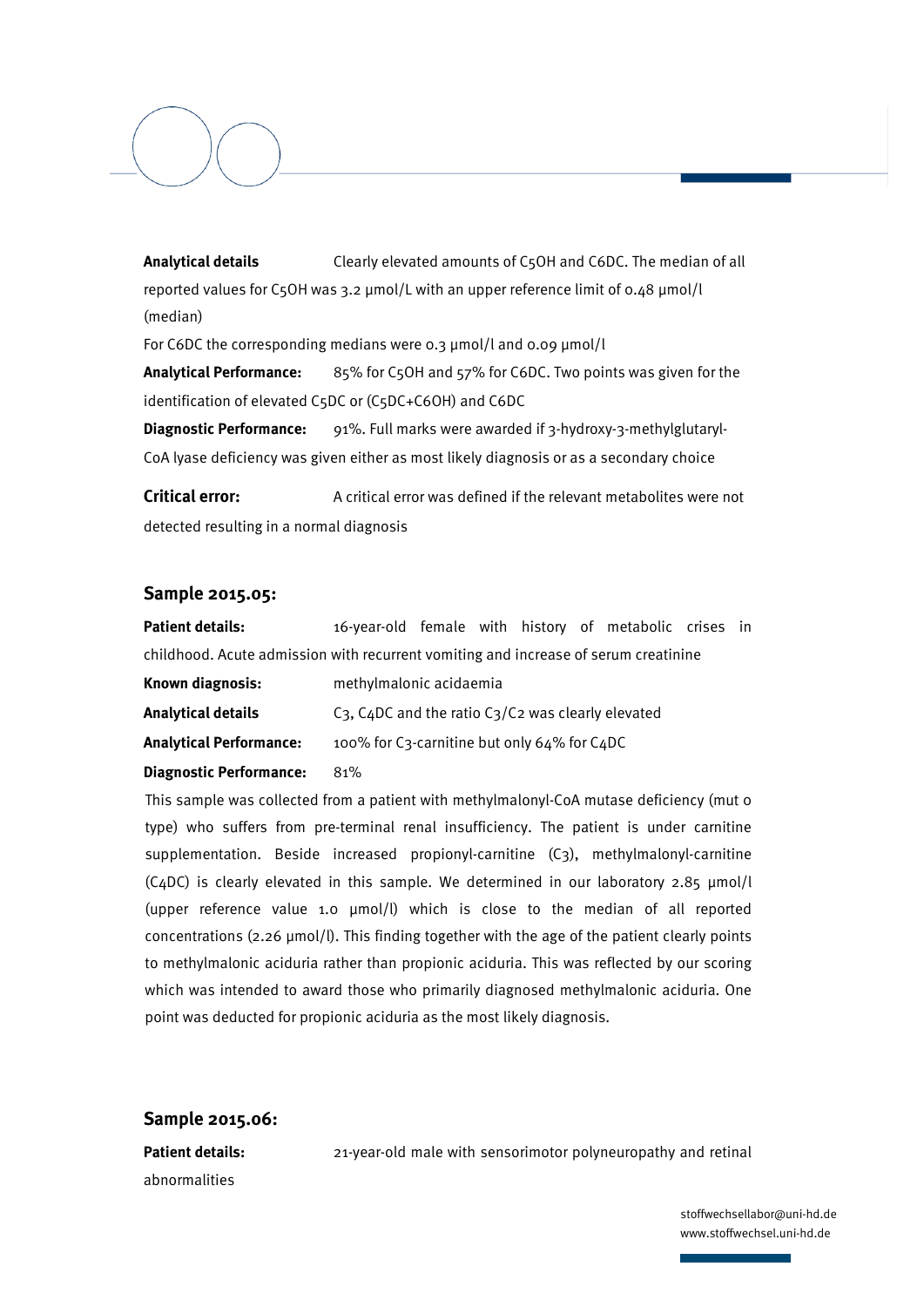**Known diagnosis:** long-chain hydroxyacyl-CoA dehydrogenase (LCHAD) deficiency **Analytical details** Hydroxylated long-chain acylcarnitines C16:1OH, C16OH, C18:1OH, C18-OH were elevated **Analytical Performance:** 93% **Diagnostic Performance:** 92%. LCHAD deficiency and/or mitochondrial tri-functional protein (MTFP) deficiency scored two points

**Critical error:** A critical error was defined if the relevant metabolites were not detected resulting in a normal diagnosis

#### **Scoring scheme**

In the process of ongoing accreditation of the ERNDIM organization there is a need for harmonization of performance assessment within the qualitative schemes (see ERNDIM 'Newsletter Spring 2013' at www.erndim.org).

In 2013 we changed the scoring system from the former scale  $(-2, -1, 0, +1, +2)$  to the fourpoint system  $(+1, +2, +3, +4)$  which is used also in the DPT schemes. In this system a maximum of two points is given each for analytical results and interpretation, with the latter including suggestions for further testing/actions.

The total score achievable for a single circulation of three samples is twelve. The maximal achievable score, full points for the year is twenty-four for the whole sample set of six samples in the year.

To obtain satisfactory performance a score of 16 or more should be achieved on two returns. Laboratories that participate only in one circulation are treated as non-submitters. Another criteria for satisfactory performance will be the absence of any "critical error" which is defined as an error resulting from seriously misleading analytical findings and /or interpretations with serious clinical consequences for the patient.

The participants´ cumulative scores are shown in table 4. Cumulative scores are the scores for the whole year.

This year thirty-six participants got full marks. This is 70.5% of all participants that returned results for both circulations, and 62.1% of all registered participants.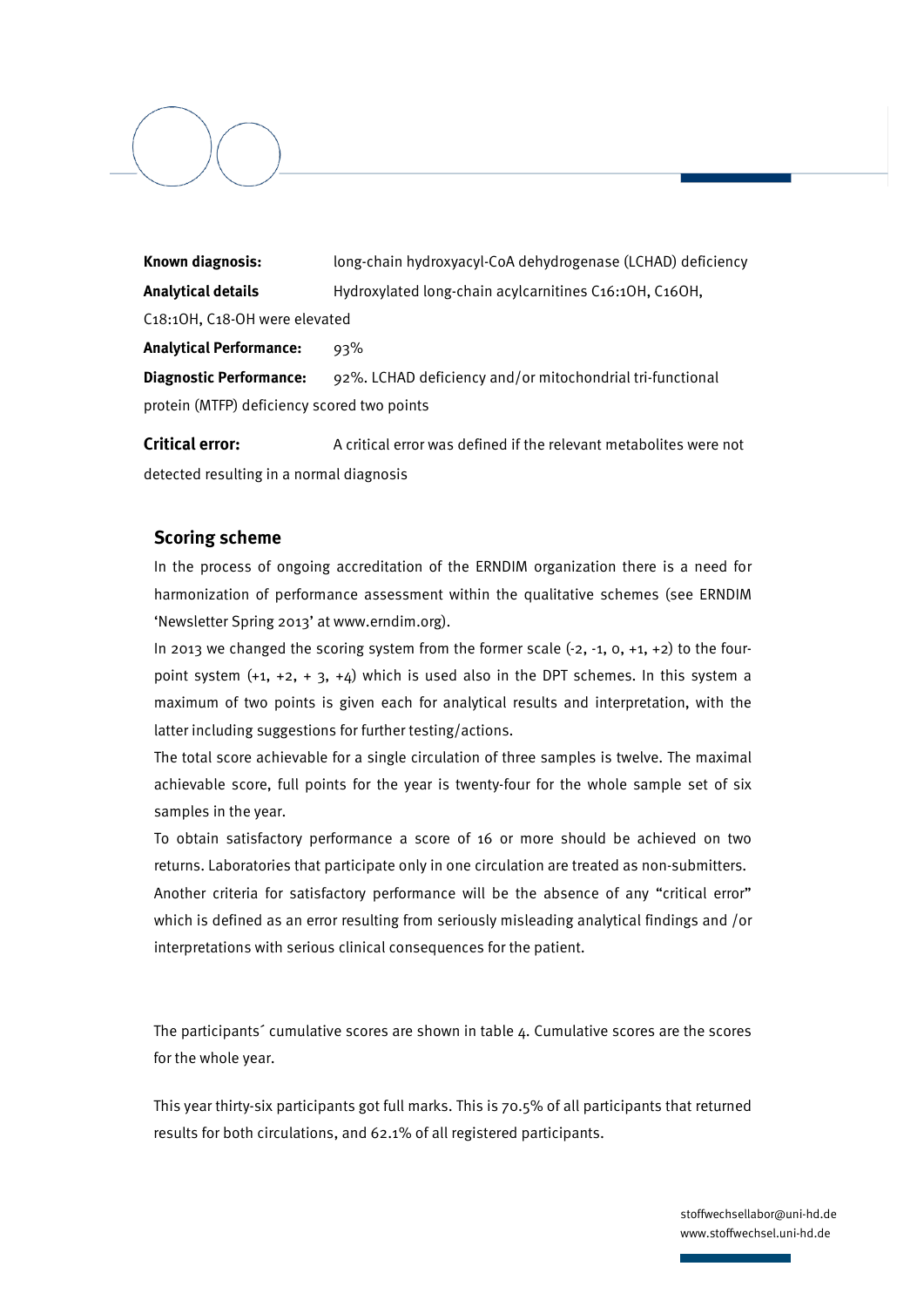

Table 4: cumulative total scores 2015 (all registered laboratories that returned results for both circulations)

|                                          | <b>Percent of participants</b> |                          |                                              |
|------------------------------------------|--------------------------------|--------------------------|----------------------------------------------|
| <b>Cumulative scores</b>                 | 2015                           | 2014                     | 2013 (maximal<br>achievable score was<br>20) |
| 24                                       | 70.5                           | 89.2                     | Not defined                                  |
| 23                                       | 9.8                            | $\overline{\phantom{a}}$ | Not defined                                  |
| 22                                       | 7.8                            | 4.3                      | Not defined                                  |
| 21                                       | 2.0                            | 4.3                      | Not defined                                  |
| 20                                       | 5.9                            | 2.2                      | 71.7                                         |
| 19                                       | 2.0                            | $\overline{\phantom{a}}$ | 6.5                                          |
| 18                                       | $\overline{\phantom{a}}$       | $\overline{a}$           | 6.5                                          |
| 17                                       | $\overline{\phantom{a}}$       | $\overline{a}$           | 8.7                                          |
| 16                                       | 2.0                            |                          | 6.5                                          |
| 15                                       | $\blacksquare$                 |                          |                                              |
| 14                                       | ä,                             |                          |                                              |
| 13                                       |                                |                          |                                              |
| 12                                       |                                |                          |                                              |
| 11                                       |                                |                          |                                              |
| 10                                       |                                |                          |                                              |
| 9                                        |                                |                          |                                              |
| 8                                        |                                |                          |                                              |
| $\overline{7}$                           |                                |                          |                                              |
| 6                                        |                                |                          |                                              |
| 5                                        |                                |                          |                                              |
| 4                                        |                                |                          |                                              |
| 3                                        |                                |                          |                                              |
| $\overline{\mathbf{c}}$                  |                                |                          |                                              |
| $\mathbf{1}$                             |                                |                          |                                              |
| $\mathbf{o}$                             |                                |                          |                                              |
| <b>Number of all</b><br>participants     | 58                             | 62                       | 60                                           |
| <b>Number of</b><br><b>Nonresponders</b> | 3                              | 16                       | 14                                           |